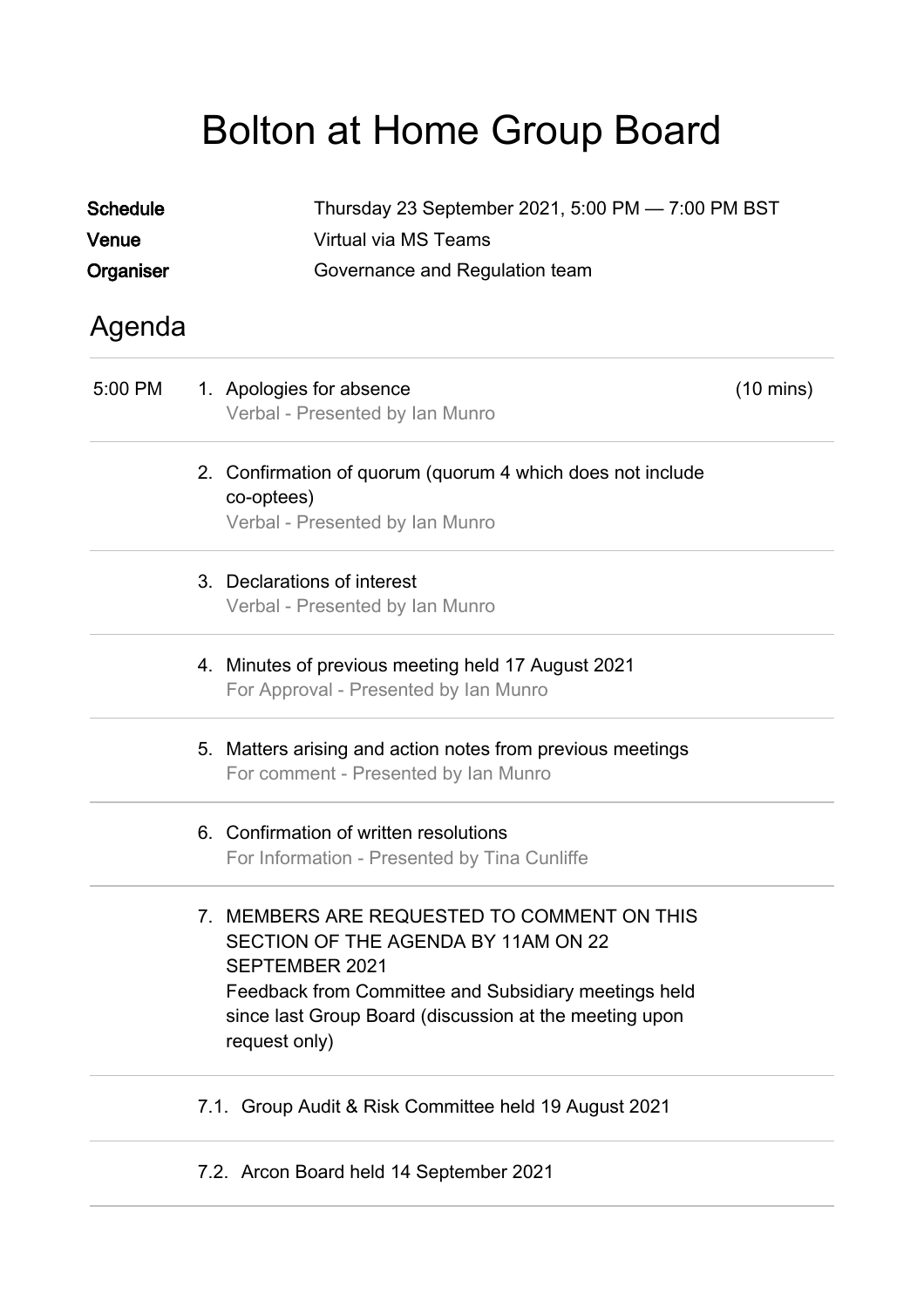| 5:10 PM | 8. Group CEOs update<br>Verbal - Presented by Jon Lord                                                                                    | $(15 \text{ mins})$ |
|---------|-------------------------------------------------------------------------------------------------------------------------------------------|---------------------|
| 5:25 PM | 9. External audit completion report 2021<br>Presented by BDO<br>For Approval                                                              | $(15 \text{ mins})$ |
| 5:40 PM | 10. Going concern Bolton at Home<br>For Approval - Presented by Edward Mellor                                                             | $(30 \text{ mins})$ |
|         | 11. Annual report and financial statements - period ending 31<br>March 2021<br>For Approval - Presented by Edward Mellor                  |                     |
|         | 12. Appointment of Group External Auditors<br>For Approval - Presented by Edward Mellor                                                   |                     |
|         | 13. Re-financing options<br>Verbal - Presented by Edward Mellor                                                                           |                     |
|         | 14. Environmental, Social and Governance (ESG) report<br>Presented by Edward Mellor, Caroline Fraser and Vicky<br>Ramsden<br>For Approval |                     |
|         | 15. Financing the acquisition of properties by R-haus from ADL<br>For Approval - Presented by Edward Mellor                               |                     |
| 6:10 PM | 16. Business technology strategy<br>For Approval - Presented by Lisa Charles                                                              | $(10 \text{ mins})$ |
|         | 17. Housing management systems update<br>For comment - Presented by Lisa Charles                                                          |                     |
| 6:20 PM | 18. Annual Board report - Customer feedback<br><b>Presented by Warren Brierley</b><br>For comment                                         | $(10 \text{ mins})$ |
| 6:30 PM | 19. MEMBERS ARE REQUESTED TO COMMENT ON THIS                                                                                              | $(5 \text{ mins})$  |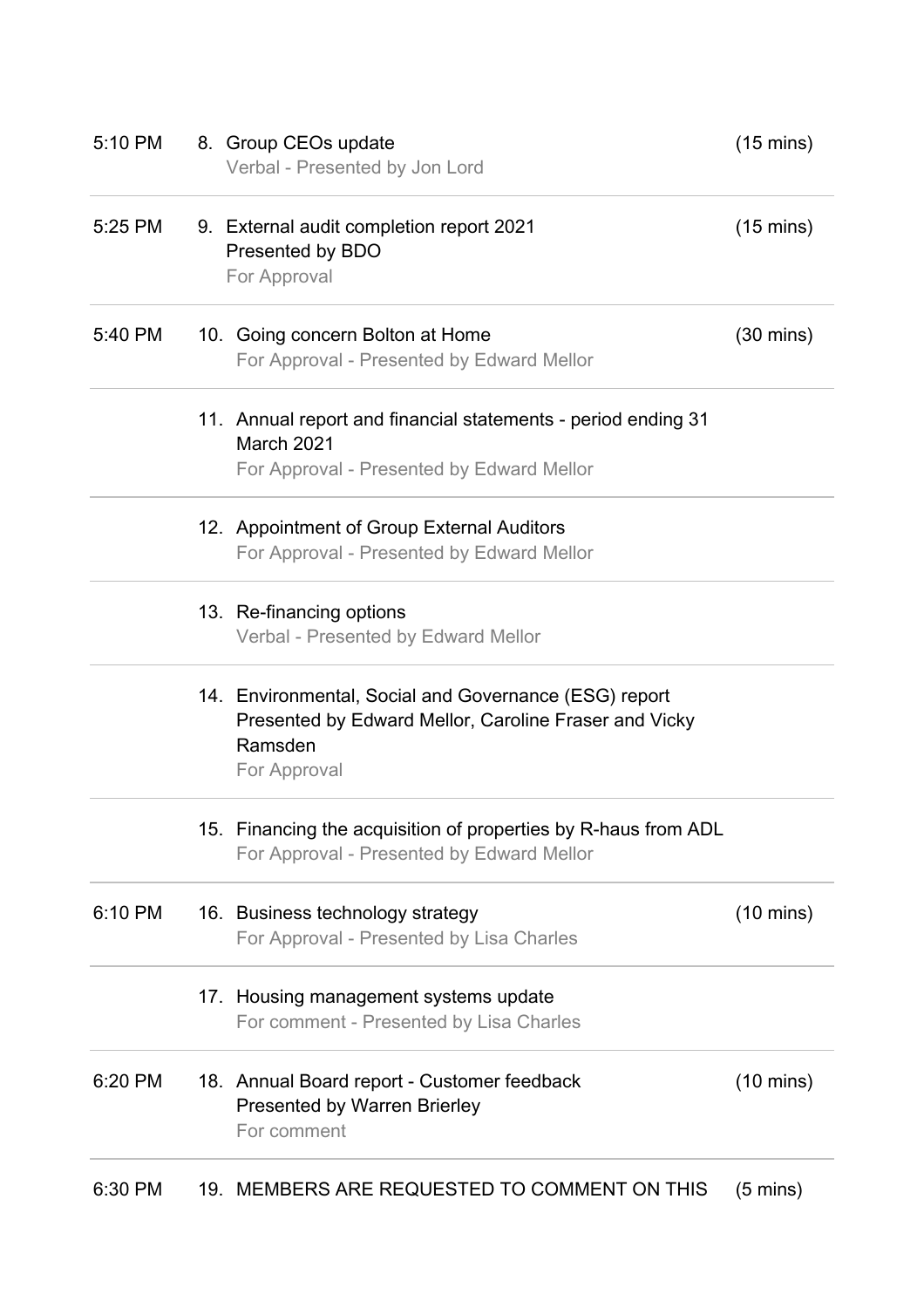#### SECTION OF THE AGENDA BY 11AM ON 22 SEPTEMBER 2021 To be approved as one item at the meeting (discussion at the meeting upon request only)

#### 19.1. SIRO annual compliance report 2021 For Approval - Presented by Lisa Charles

19.2. Gender pay gap report 2020/21

For Approval - Presented by Lubna Taj

### 19.3. Modern slavery and human trafficking annual statement 2021/22

For Approval - Presented by Lubna Taj

# 19.4. Board and Committee member recruitment (Group) policy

For Approval - Presented by Tina Cunliffe

#### 19.5. Group Board forward planning timetable For comment - Presented by Governance and Regulation team

#### 6:35 PM 20. Key messages to communicate to Committees/Subsidiaries/staff, including publicity requests (5 mins) Verbal - Presented by Ian Munro

# 21. Any health and safety issues/new risks identified from the meeting

Verbal - Presented by Ian Munro

## 22. Reflections on the meeting, eg. appropriateness of agenda/quality of papers/quality of discussion and debate/behaviours, etc.

Verbal - Presented by Ian Munro

# 23. Date and time of next meeting - Thursday 18 November 2021

Verbal - Presented by Ian Munro